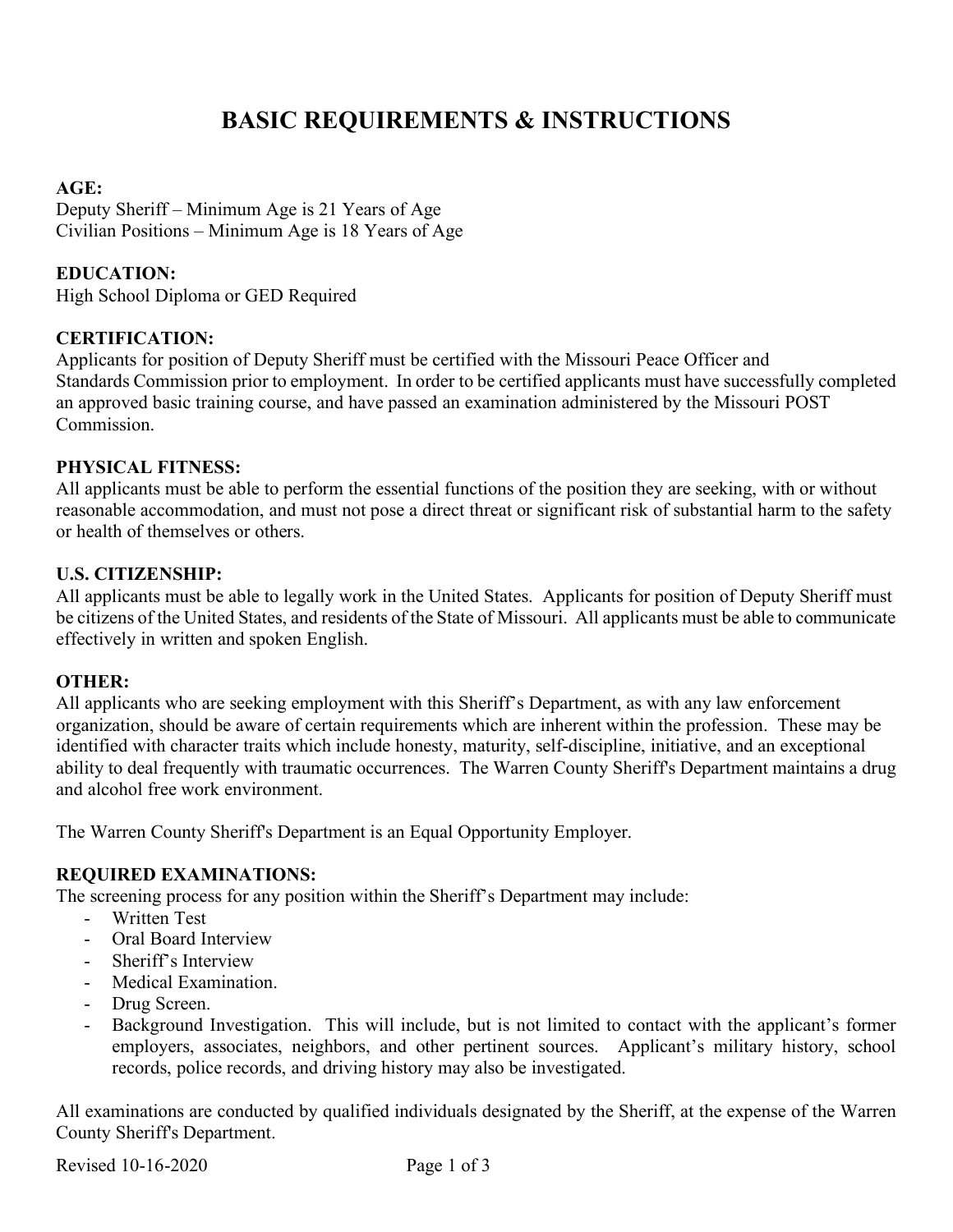# **REQUIRED ATTACHMENTS:**

Copies of the following items should be attached to the employment personal history statement which must be completed and turned in at the time of the initial interview or test date.

- High School Diploma or GED Certificate.
- College Diploma or Transcript of College Credits.
- Birth Certificate.
- Missouri Driver's License.
- Social Security Card.
- Federal Form DD214, indicating Honorable Military Service if Applicable.
- Missouri P.O.S.T. Certified Basic Training Certificate.
- All Relevant Training Certificates.

# **WORK SCHEDULES:**

Employees are required to work the time periods and / or shifts, rotational and / or stationary, and location assignment, consistent with the needs of the Sheriff's Department.

# **DUTY ASSIGNMENTS:**

All applicants hired by the Sheriff serve at the pleasure of the Sheriff of Warren County and may be assigned to any of the interdepartmental bureaus, sections, or units at the discretion of the Sheriff or his duly appointed representative. Employment is at the will and pleasure of the Sheriff, per Missouri State Statute 57.251. Written policies and other manuals do not alter the at will status of employment.

# **COMMUNITY POLICING:**

The Warren County Sheriff's Department is committed to the implementation of the community policing concept. Community policing is an organizational strategy and philosophy which emphasizes problem solving partnerships between the Sheriff's Department, neighborhoods, and businesses, working together to create better quality of life within the community.

# **INITIAL STATUS PERIOD OF EMPLOYMENT**

Successful applicants are subject to an initial status period of employment. This initial status period is twelve (12) months for all positions. The initial status period is regarded as part of the applicant's examination process and will be utilized for purposes of employee evaluation, training, and adjustment to the demands of the profession. New employees, who fail to perform satisfactorily during this period, may be separated from the Sheriff's Department, depending on the circumstances of each case.

# **DISQUALIFICATION FACTORS:**

Applicants are advised that areas for disqualification from further consideration include, but are not limited to, the following:

- Current use of non-prescription or illegal drugs, or abuse of prescription drugs.
- Any felony conviction, some misdemeanor convictions, to include domestic violence charges.
- Police history type, frequency, and nature of contacts.
- Negative driving record.
- Outside activities which may be classified as a conflict of interest.
- Revelation of violent or assault like behavior via background investigation or by the admission of the applicant.
- Documented record of prior poor work performance.